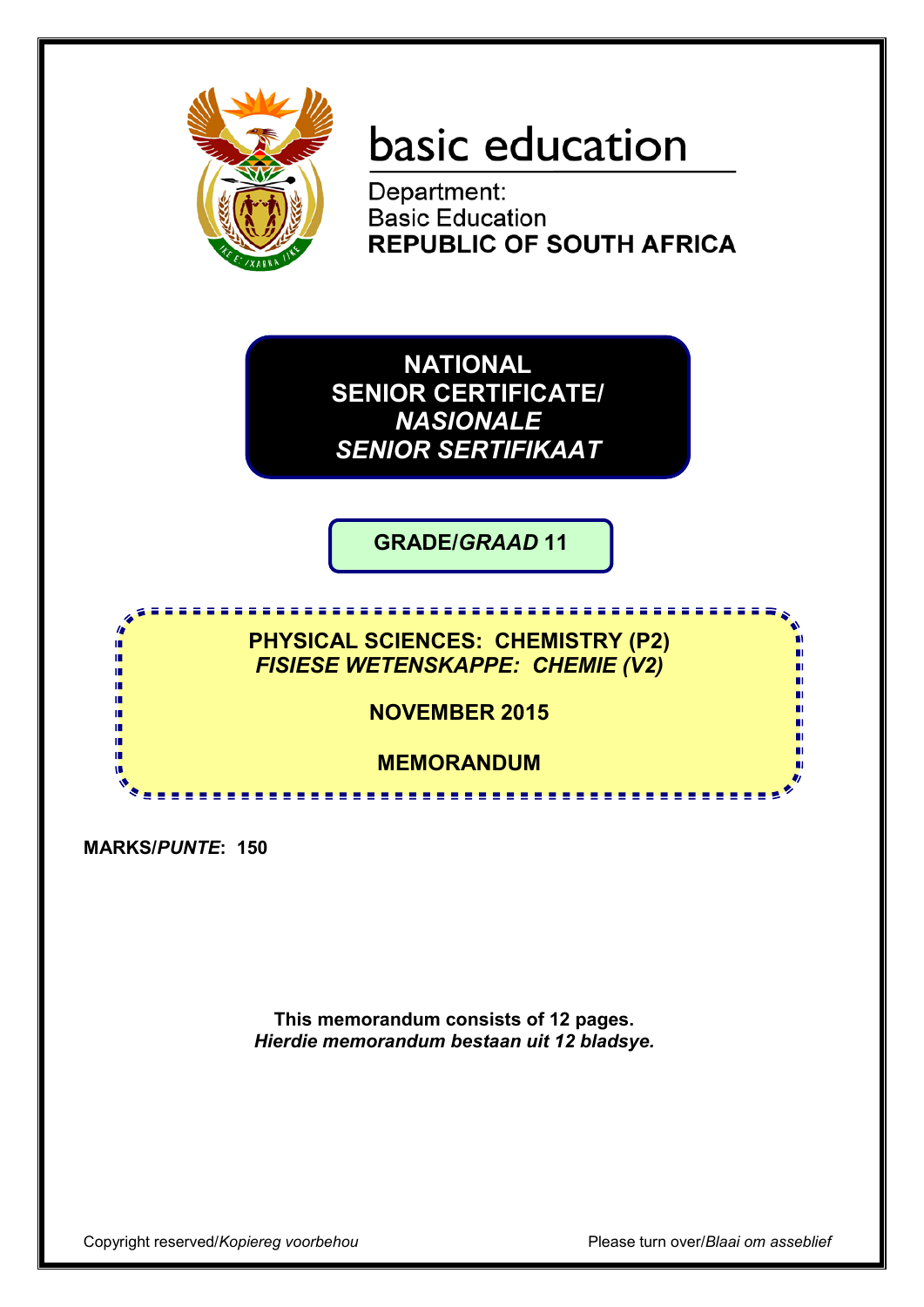### **QUESTION 1/***VRAAG 1*

| 1.10  | $\mathsf{D} \curvearrowleft$     | (2)<br>$[20]$ |
|-------|----------------------------------|---------------|
| 1.9   | $A \vee C$                       | (2)           |
| 1.8   | $A \vee C$                       | (2)           |
| $1.7$ | $B \vee \vee$                    | (2)           |
| 1.6   | $B \vee\checkmark$               | (2)           |
| 1.5   | $\mathsf{D} \curvearrowleft$     | (2)           |
| 1.4   | $\mathsf{B}\mathbin{\checkmark}$ | (2)           |
| 1.3   | $\mathsf{D} \curvearrowleft$     | (2)           |
| 1.2   | $C \vee C$                       | (2)           |
| $1.1$ | $\mathsf{D} \curvearrowleft$     | (2)           |

## **QUESTION 2/***VRAAG 2*

| 2.1          | The sharing of electrons $\checkmark$ between (two) atoms (to form a molecule). $\checkmark$<br>Die deling van elektrone tussen (twee) atome (om 'n molekuul te vorm).                                                                                                                                       | (2) |
|--------------|--------------------------------------------------------------------------------------------------------------------------------------------------------------------------------------------------------------------------------------------------------------------------------------------------------------|-----|
| 2.2          | Marking criteria/Nasienriglyne:<br>$x_{x_0}^{x x}$ H $\checkmark$<br>• O atom shown with 8 electrons around it.<br>O-atoom getoon met 8 elektrone rondom dit.<br>• Two electron pairs on O atom shared with two<br>H atoms as shown.<br>Twee elektronpare op O-atoom word gedeel<br>met H-atome soos getoon. | (2) |
| 2.3<br>2.3.1 | $\left[\begin{matrix} H_{x}^{XX} \\ H_{y}^{XX} \\ H_{z}^{XX} \end{matrix}\right]^{+} \sim$                                                                                                                                                                                                                   | (1) |
| 2.3.2        | • One atom/ion must have an empty valence shell / orbital. $\checkmark$<br>Een atoom/ioon moet 'n leë valensskil/orbitaal hê.<br>The other atom must have a lone pair of electrons. $\checkmark$<br>Die ander atoom moet 'n alleenpaar-elektrone hê.                                                         | (2) |
| 2.4          |                                                                                                                                                                                                                                                                                                              |     |

2.4.1 The tendency of an atom in a molecule  $\checkmark$  to attract bonding electrons closer to itself.  $\checkmark$ *Die neiging van 'n atoom in 'n molekuul om bindingselektrone nader aan ditself aan te trek.* (2)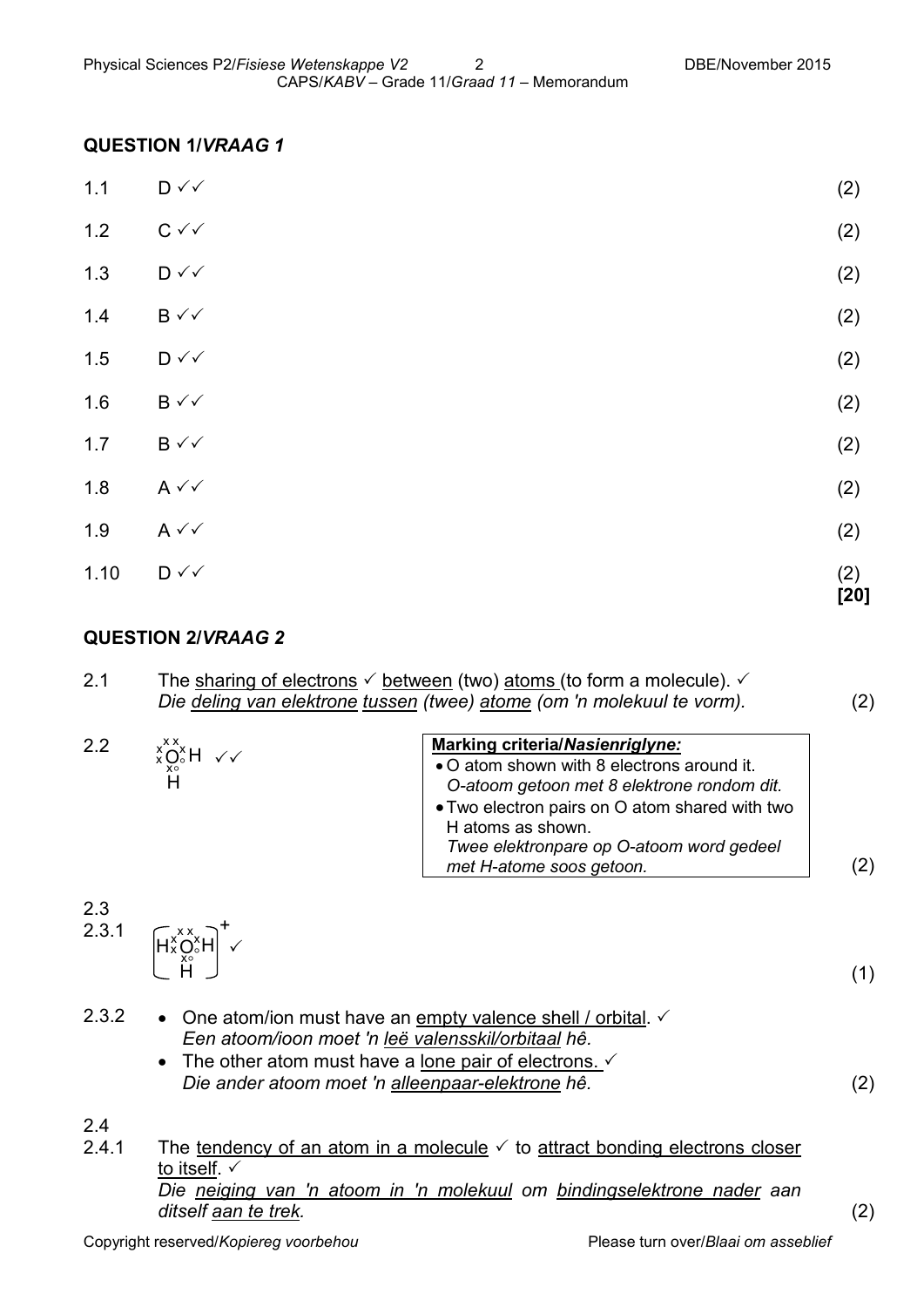- 2.4.2 (a) ΔEN(between C and O/*tussen C en O*) =1 (1)
	- (b) ΔEN(between H and O/*tussen H en O*) =1,4 (1)
- 2.4.3 The bonds in both molecules are polar  $\checkmark$  due to the difference in electronegativities  $\checkmark$  between C and O and H and O. *Die bindings in beide molekule is polêr weens die verskil in elektronegatiwiteit tussen C en O en H en O.*
	- The shape of the H<sub>2</sub>O molecule is angular  $\checkmark$  and therefore the molecule is polar  $\checkmark$  because one side of the molecule can be positive and the other side negative.

*Die vorm van die H2O-molekuul is hoekig en dus is die molekuul polêr omdat een kant van die molekuul positief en die anderkant negatief kan wees.*

• The shape of the CO<sub>2</sub> molecule is linear  $\checkmark$  and thus it is non-polar  $\checkmark$ because the the charge distribution is symmetrical. *Die vorm van die CO2-molekuul is liniêr en dus is die molekuul nie-polêr omdat die ladingsverspreiding simmetries is.* (6)

**[17]**

### **QUESTION 3/***VRAAG 3*

| ×<br>I  | ۰. |
|---------|----|
| ×<br>۰. |    |

| 3.1.1<br>The temperature $\checkmark$ at which the vapour pressure of a liquid equals external (or |                                                                       |     |  |
|----------------------------------------------------------------------------------------------------|-----------------------------------------------------------------------|-----|--|
|                                                                                                    | atmospheric) pressure. $\checkmark$                                   |     |  |
|                                                                                                    | Die temperatuur waarby die dampdruk van 'n vloeistof gelyk is aan die |     |  |
|                                                                                                    | eksterne (of atmosferiese) druk.                                      | (2) |  |
|                                                                                                    |                                                                       |     |  |

- 3.1.2  $M = 6(12) + 14(1)$  $= 86 \text{ q mol}^{-1}$  (1)
- $3.1.3$  Gas  $\checkmark$  (1)
- 3.1.4 London/dispersion/induced dipole forces *London-/dispersie-/geïnduseerde-dipoolkragte* (1)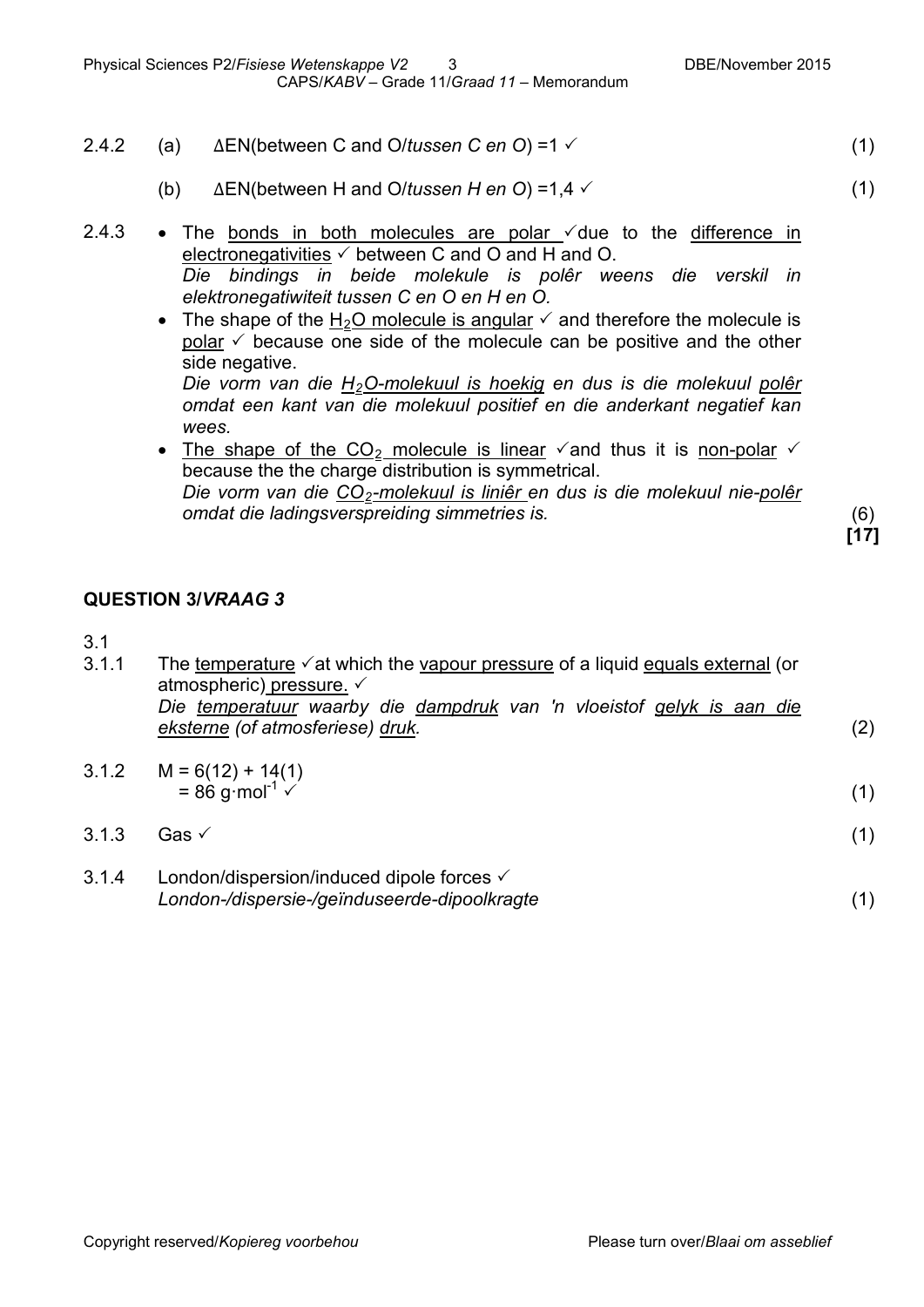- 3.1.5 Molecular mass increases from A to E.  $\checkmark$ *Molekulêre massa neem toe van A tot E.*
	- Strength of intermolecular forces/London forces/dispersion forces/ induced dipole forces increases. *Sterkte van intermolekulêre kragte/Londonkragte/dispersiekragte/geïnduseerde dipoolkragte neem toe.*
	- More energy is needed to overcome/break the intermolecular forces.  $\checkmark$ *Meer energie benodig om intermolekulêre kragte/Londonkragte/ dispersiekragte/geïnduseerde dipoolkragte te oorkom/breek.*

### **OR/***OF*

- Molecular mass decreases from E to A.  $\checkmark$ *Molekulêre massa neem af van E tot A.*
- Strength of intermolecular forces/London forces/dispersion forces/induced dipole forces decreases.  $\checkmark$ *Sterkte van intermolekulêre kragte/Londonkragte /dispersiekragte/geïnduseerde dipoolkragte neem af.*
- Less energy is needed to overcome the intermolecular forces.  $\checkmark$ *Minder energie benodig om intermolekulêre kragte/Londonkragte/ dispersiekragte/geïnduseerde dipoolkragte te oorkom/breek.* (3)
- 3.1.6 Higher than/*Hoër as* (1)
- $3.2$ <br> $3.2.1$  $3.2.1$  H<sub>2</sub>S  $\checkmark$  (1)
- 3.2.2 Hydrogen bonding/*Waterstofbinding*  (1)
- 3.2.3 Hydrogen bonding between H<sub>2</sub>O molecules  $\checkmark$  is stronger  $\checkmark$  than the London forces/dispersion forces/induced dipole forces or dipole-dipole forces between  $H_2S$  molecules.  $\checkmark$ More energy is needed to overcome/break the intermolecular forces in water  $\checkmark$

*Waterstofbinding tussen H2O-molekule is sterker as die Londonkragte/ dispersiekragte/geïnduseerde dipoolkragte of dipool-dipoolkragte tussen H2Smolekule.*

*Meer energie benodig om intermolekulêre kragte in water te oorkom/breek.* (4)

**[15]**

## **QUESTION 4/***VRAAG 4*

4.1 Boyle's law / *Boyle se wet* (1)

| 4.2 | <b>Pressure</b><br>Druk (kPa) | <b>Volume</b><br>(cm <sup>3</sup> ) | $\rm \left( cm^{-3}\right)$ |
|-----|-------------------------------|-------------------------------------|-----------------------------|
|     | 40                            | 43                                  | 0,02                        |
|     | 80                            | 27                                  | 0,04                        |
|     | 100                           | 22                                  | 0,05                        |
|     | 120                           | 18                                  | . റ6                        |

(1)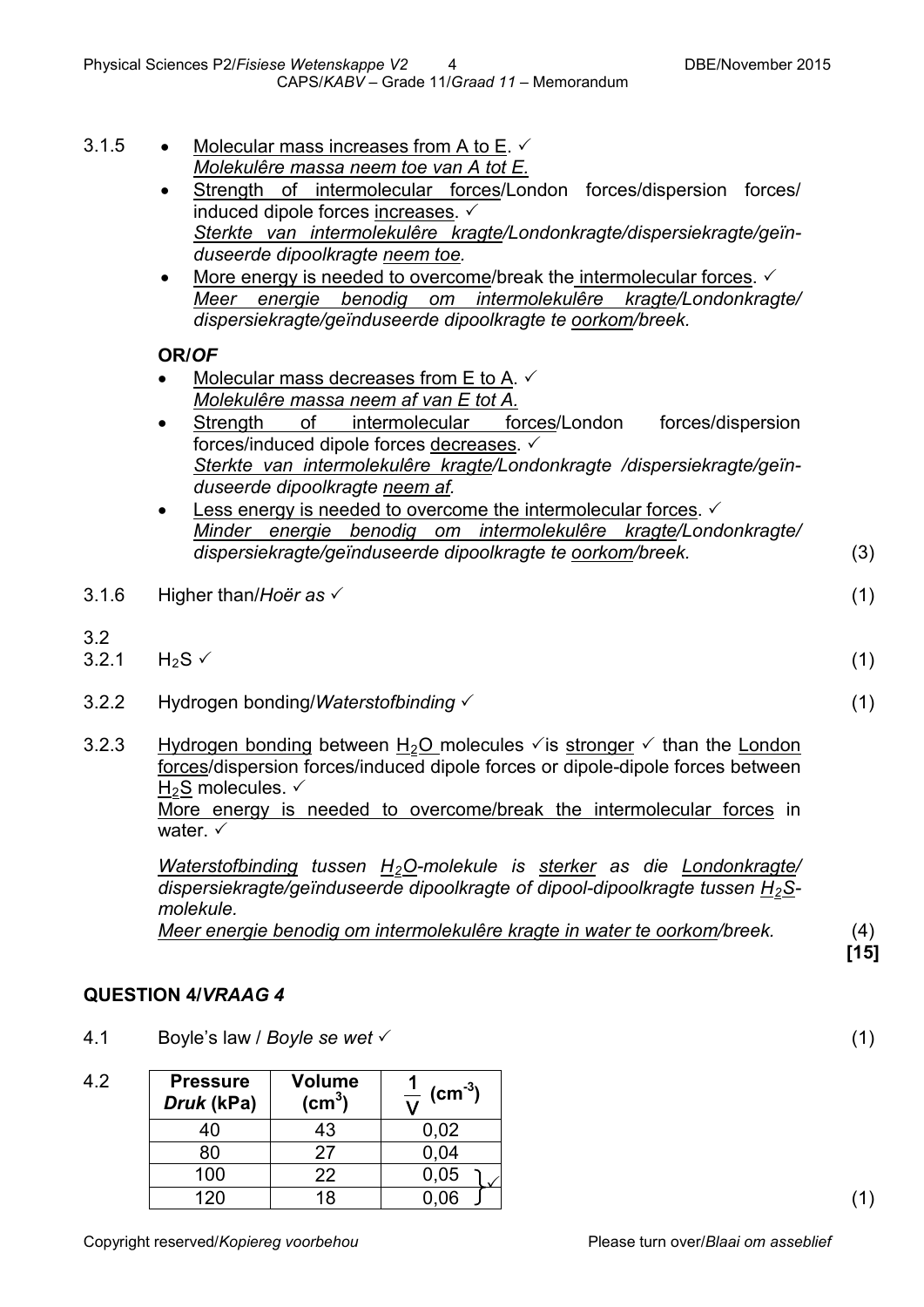

*Reguitlyn gaan deur oorsprong wanneer dit verleng word.*

(4)

$$
4.4\phantom{0}
$$

$$
\frac{1}{V} = 0.034 \, \times \, \therefore \, V = 29.41 \, \text{cm}^3 \, \times
$$

| Notes/Aantekeninge:            |          |     |
|--------------------------------|----------|-----|
| <b>IF/INDIEN:</b>              |          |     |
| Only answer given,             | allocate |     |
| 2 marks./Slegs antwoord gegee, |          |     |
| ken 2 punte toe.               |          | (2) |

 $\checkmark$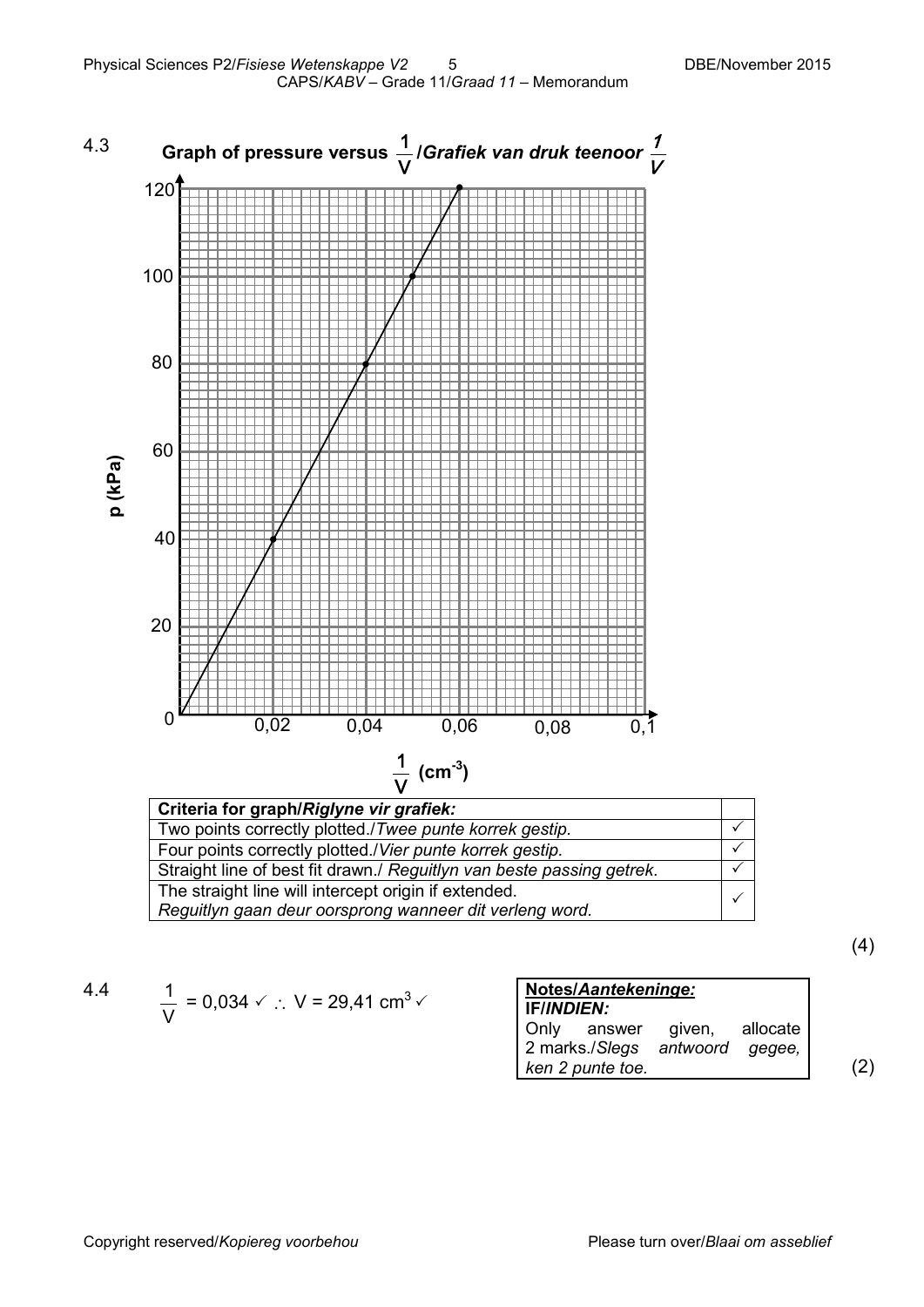4.5  
\n4.5.1 pV = nRT √  
\n
$$
(100 \times 10^3) \times (22 \times 10^{-6}) \times = n(8,31)(298) \times
$$
\n
$$
\therefore n = 8,88 \times 10^{-4} \text{ mol}
$$

n = 
$$
\frac{m}{M}
$$
  
\n∴ 8,89 x 10<sup>-4</sup> =  $\frac{2,49 \times 10^{-2}}{M}$   
\n∴ M = 28,03 g·mol<sup>-1</sup>  $\checkmark$  (6)

Temperature/*Temperatuur* (K)

✓

Volume (cm3 Volume (cm<sup>3</sup>)

$$
4.5.2 \tN_2 \t(1)
$$







4.6.2 At low temperatures, molecules move slower/with less kinetic energy.  $\checkmark$ Intermolecular forces become more effective. The gas liquifies and the volume (open space in container) is larger than predicted for ideal gases.

> *By lae temperature beweeg molekule stadiger/met minder kinetiese energie. Intermolekulêre kragte word meer effektief.*

*Die gas vervloei en die volume (oop ruimte in houer) is groter as voorspel vir ideale gasse.* (3)

**[19]**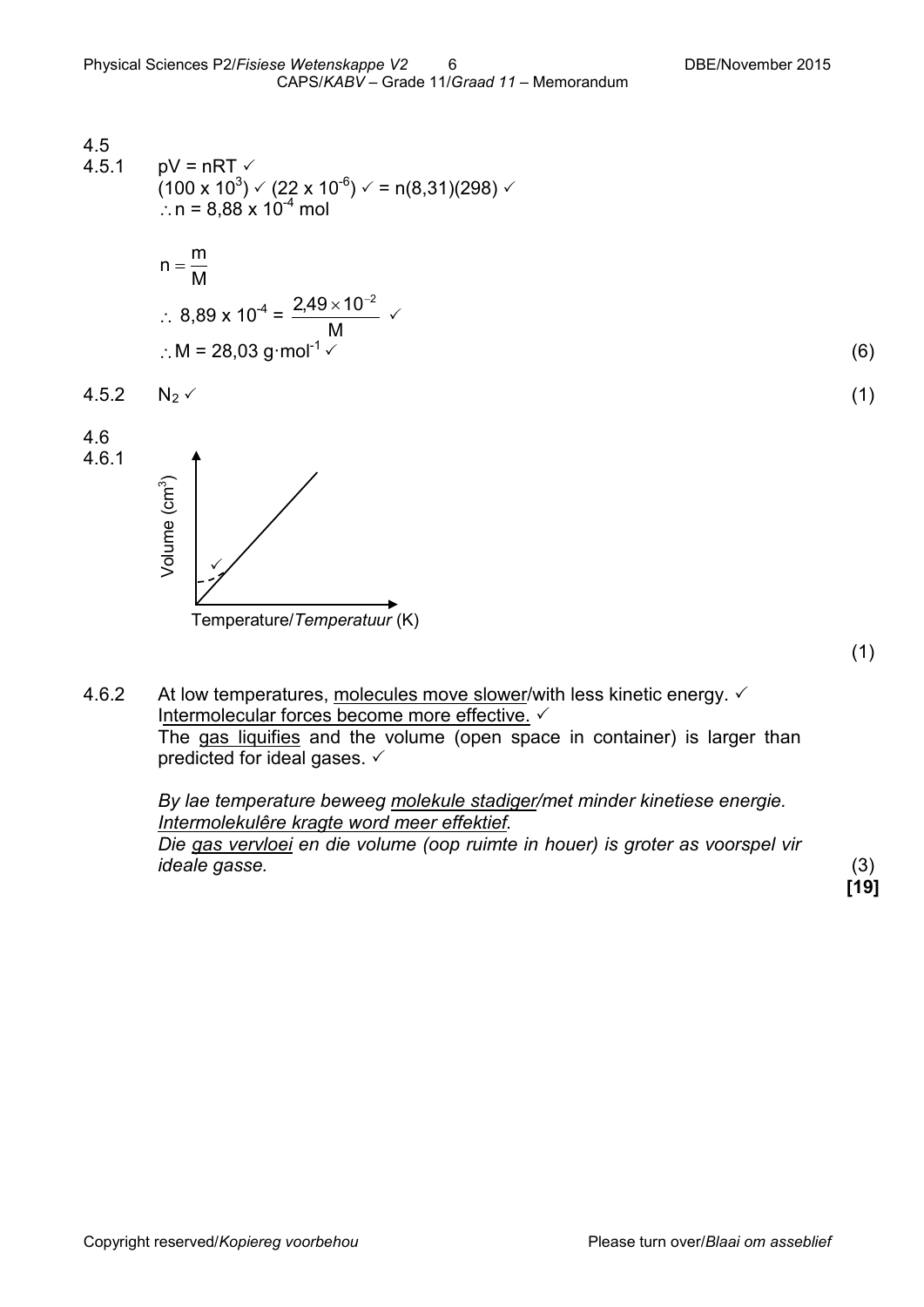### **QUESTION 5/***VRAAG 5*

- 5.1  $CO_2 \vee$  (1)
- 5.2 The amount of substance  $\checkmark$  having the same number of particles as there are atoms in 12 g carbon-12. *Die hoeveelheid stof wat dieselfde getal deeltjies het as wat daar atome is in 12 g koolstof-12.* (2)
- 5.3 M  $n(NaHCO<sub>3</sub>) = \frac{m}{M}$   $\checkmark$ = 84  $\frac{3,36}{\sim}$   $\checkmark$  $= 0.04$  mol  $\checkmark$  (3)
- 5.4 **POSITIVE MARKING FROM QUESTION 5.3.** *POSITIEWE NASIEN VAN VRAAG 5.3.*
	- $n(H_3C_6H_5O_7) = \frac{m}{M}$  = 192  $\frac{1,8}{100}$   $\checkmark$  $= 0.01$  mol  $(9.38 \times 10^{-3}$  mol)  $n(NaHCO<sub>3</sub> needed/benodig) = 3n(H<sub>3</sub>C<sub>6</sub>H<sub>5</sub>O<sub>7</sub>)$  $= 3(0,01)$  mol  $\checkmark$  $= 0.03$  mol  $\checkmark$

n(NaHCO3) < n(NaHCO3 in antacid/*in teensuurmiddel*)

 $H_3C_6H_5O_7$ /citric acid is the limiting reactant.  $\checkmark$ *H3C6H5O7/sitroensuur is die beperkende reagens.* (4)

5.5 **POSITIVE MARKING FROM QUESTION 5.3 & 5.4.** *POSITIEWE NASIEN VAN VRAAG* **5.3 & 5.4.**  $n(NaHCO<sub>3</sub> in excess/normal) = 0.04 - 0.03$  $= 0,01$  mol m(NaHCO3 in excess/*oormaat*) = nM  $= (0,01)(84)$   $\checkmark$  $= 0.84 \text{ g} \checkmark$  (3)

|                                                        | <b>Marking criteria/Nasienriglyne:</b>          |
|--------------------------------------------------------|-------------------------------------------------|
| $n(CO_2) = \frac{m}{M}$                                | Using/Gebruik $M(CO2) = 44$ g·mol <sup>-1</sup> |
|                                                        | • $3(CO_2) = n(NaHCO_3)$                        |
| $\therefore 0.03 = \frac{m}{44}$                       | Final answer: 1,32 g                            |
| $\therefore$ m(CO <sub>2</sub> ) = 1,32 g $\checkmark$ | Finale antwoord: 1,32 g                         |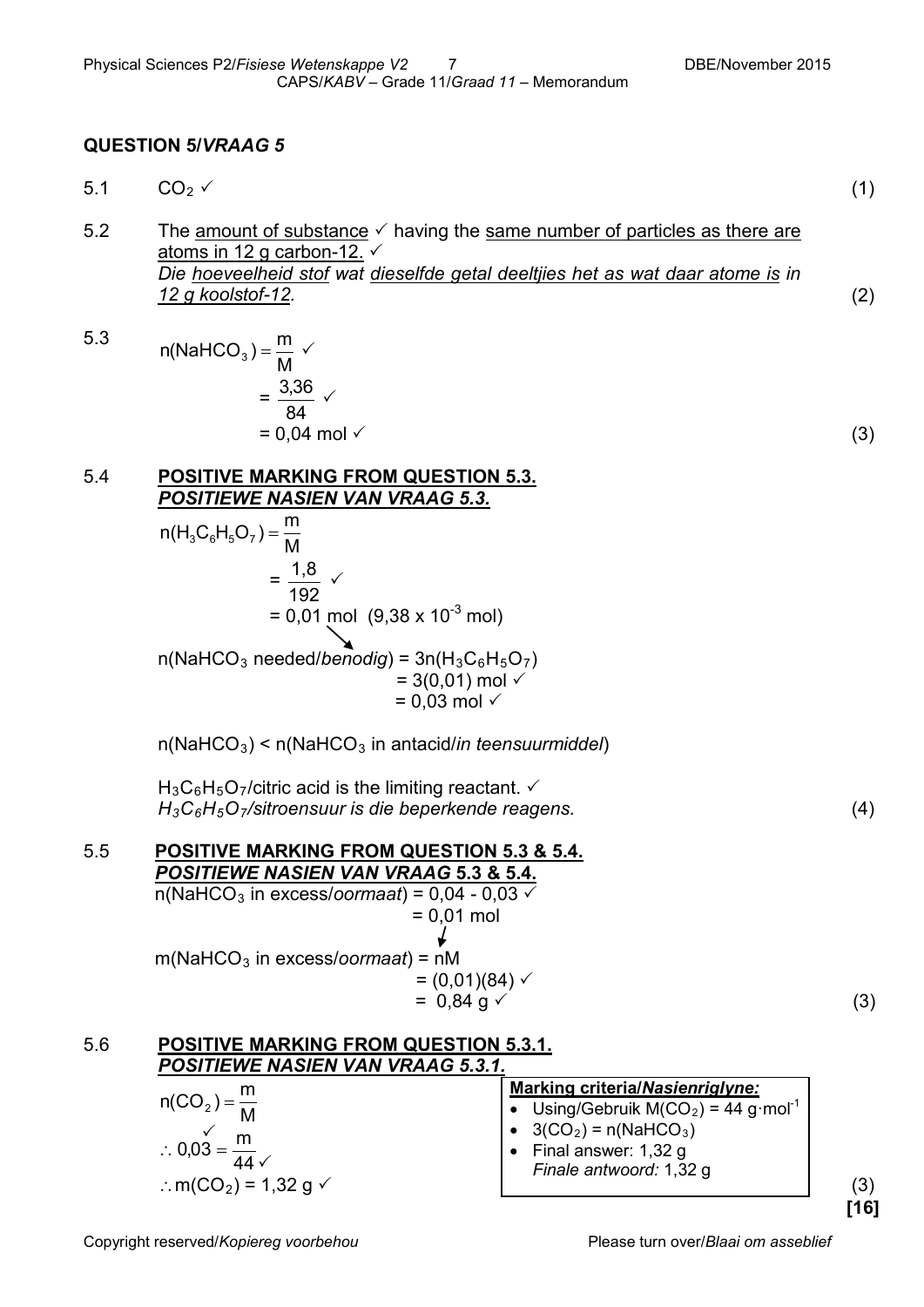### **QUESTION 6/***VRAAG 6*

 $6.1$ <br> $6.1.1$ The amount of solute  $\checkmark$  per litre/cubic decimetre of solution.  $\checkmark$ *Hoeveelheid opgeloste stof per liter/kubieke desimeter oplossing.* (2)

6.1.2 
$$
c = \frac{n}{V}
$$
   
0.2 =  $\frac{n}{200 \times 10^{-3}}$ 

 $\times$  10 $^{-}$  $= 0.04$  mol  $\checkmark$  (3)

### 6.1.3 **POSITIVE MARKING FROM QUESTION 6.1.2.** *POSITIEWE NASIEN VAN VRAAG 6.1.2.*

 $\checkmark$ 

 $n(SO_2) = \frac{1}{2}n(HCl)$  $=$  1/<sub>2</sub>(0,04)  $\checkmark$  $= 0,02$  mol

n = 
$$
\frac{V}{V_m}
$$
  
\n∴ V = (0,02)(22,4)   
\n= 0,45 dm<sup>3</sup> (3)

6.2



(4)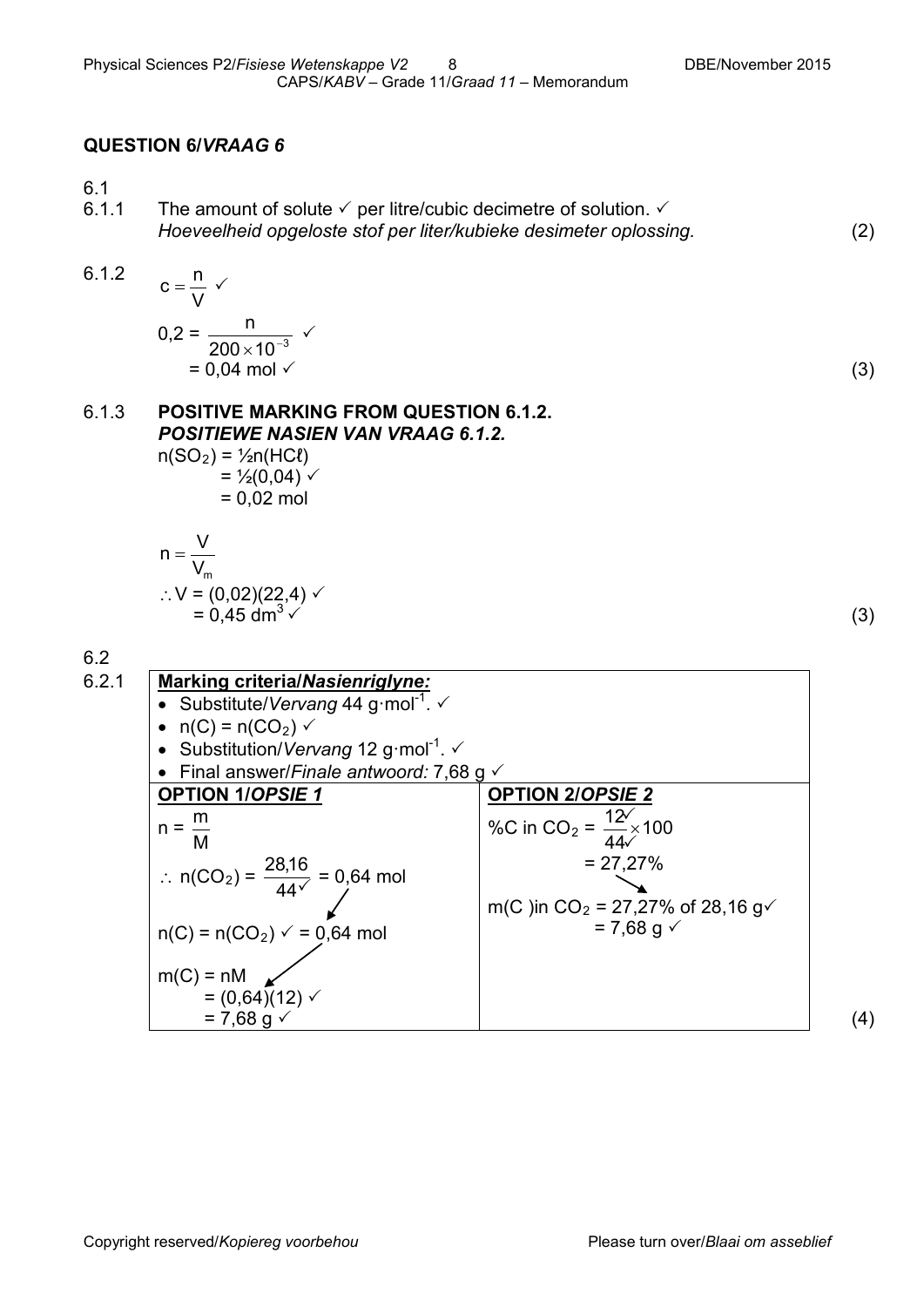| 6.2.2 | <b>POSITIVE MARKING FROM QUESTION 6.3.1.</b><br><b>POSITIEWE NASIEN VAN VRAAG 6.3.1.</b> |                                                                                     |
|-------|------------------------------------------------------------------------------------------|-------------------------------------------------------------------------------------|
|       | <b>Marking criteria/Nasienriglyne:</b>                                                   |                                                                                     |
|       | • Substitute M(H <sub>2</sub> O) to calculate n(H <sub>2</sub> O). $\checkmark$          |                                                                                     |
|       | Vervang $M(H_2O)$ om $n(H_2O)$ te bereken.                                               |                                                                                     |
|       | • $n(H) = 2n(H_2O)$ .                                                                    |                                                                                     |
|       | • Substitution M(H) to calculate m(H). $\checkmark$                                      |                                                                                     |
|       | Vervang M(H) om m(H) te bereken.                                                         |                                                                                     |
|       | • $M(O) = m(menthol) - (m(C) + m(H)) \vee$                                               |                                                                                     |
|       | • Substitution M(O) to calculate $n(O)$ .                                                |                                                                                     |
|       | Vervang M(O) om n(O)te bereken.                                                          |                                                                                     |
|       | • Ratio/Verhouding: mol C : mol H : mol O = 10 : 20 : 1 $\checkmark$                     |                                                                                     |
|       | • Empirical formula/ <i>Empiriese formule</i> : $C_{10}H_{20}O \checkmark$               |                                                                                     |
|       | <b>OPTION 1/OPSIE 1</b>                                                                  | <b>OPTION 2/OPSIE 2</b>                                                             |
|       | $n(H)$ and $m(H)$                                                                        | %H in H <sub>2</sub> O = $\frac{2}{18}$ × 100                                       |
|       | $n = \frac{m}{n}$                                                                        |                                                                                     |
|       | M                                                                                        | $= 11,11\%$                                                                         |
|       | $\therefore n(H_2O) = \frac{11,52}{18}$                                                  |                                                                                     |
|       |                                                                                          | m(H) in H <sub>2</sub> O = 11,11% of 11,52 g $\checkmark$                           |
|       | $= 0,64$ mol                                                                             | $= 1,28$ g                                                                          |
|       |                                                                                          | $m(O) = 9,984 - (7,68 + 1,28)$                                                      |
|       | $n(H) = 2n(H_2O)$<br>$= 2(0,64)$ $\checkmark$                                            | $= 1,024$ g $\checkmark$                                                            |
|       | $= 1,28$ mol                                                                             |                                                                                     |
|       |                                                                                          | $C$ : H : O                                                                         |
|       | $m(H) = nM$                                                                              | 7,68 1,28 1,024                                                                     |
|       | $= (1,28)(1)$ $\checkmark$                                                               | 12<br>$1 \qquad 16\checkmark$                                                       |
|       | $= 1,28$ g                                                                               |                                                                                     |
|       |                                                                                          | 0,64:1,28:0,064                                                                     |
|       | $n(O)$ and $m(O)$                                                                        |                                                                                     |
|       | $m(O) = 9,984 - (7,68 + 1,28)$                                                           | $10 : 20 : 1 \checkmark$                                                            |
|       | $= 1,024$ g                                                                              |                                                                                     |
|       |                                                                                          | Empirical Formula: $C_{10}H_{20}O \checkmark$<br>Empiriese formule: $C_{10}H_{20}O$ |
|       | $n(O) = \frac{1,024}{ }$ $\checkmark$                                                    |                                                                                     |
|       | $= 0,064$ mol                                                                            |                                                                                     |
|       | Ratio:                                                                                   |                                                                                     |
|       | mol C: mol H: mol O                                                                      |                                                                                     |
|       | 0,64:1,28:0,064                                                                          |                                                                                     |
|       | $10:20:1 \checkmark$                                                                     |                                                                                     |
|       |                                                                                          |                                                                                     |
|       | Empirical formula: $C_{10}H_{20}O \checkmark$                                            |                                                                                     |
|       | Empiriese formule: $C_{10}H_{20}O$                                                       |                                                                                     |

## 6.2.3 **POSITIVE MARKING FROM QUESTION 6.2.2.** *POSITIEWE NASIEN VAN VRAAG 6.2.2.*

 $M(C_{10}H_{20}O) = 10(12) + 20 + 16 = 156$  g·mol<sup>-1</sup>  $\checkmark$ Molecular formula/*Molekulêre formule*:  $C_{10}H_{20}O \checkmark$  (2)

**[21]**

(7)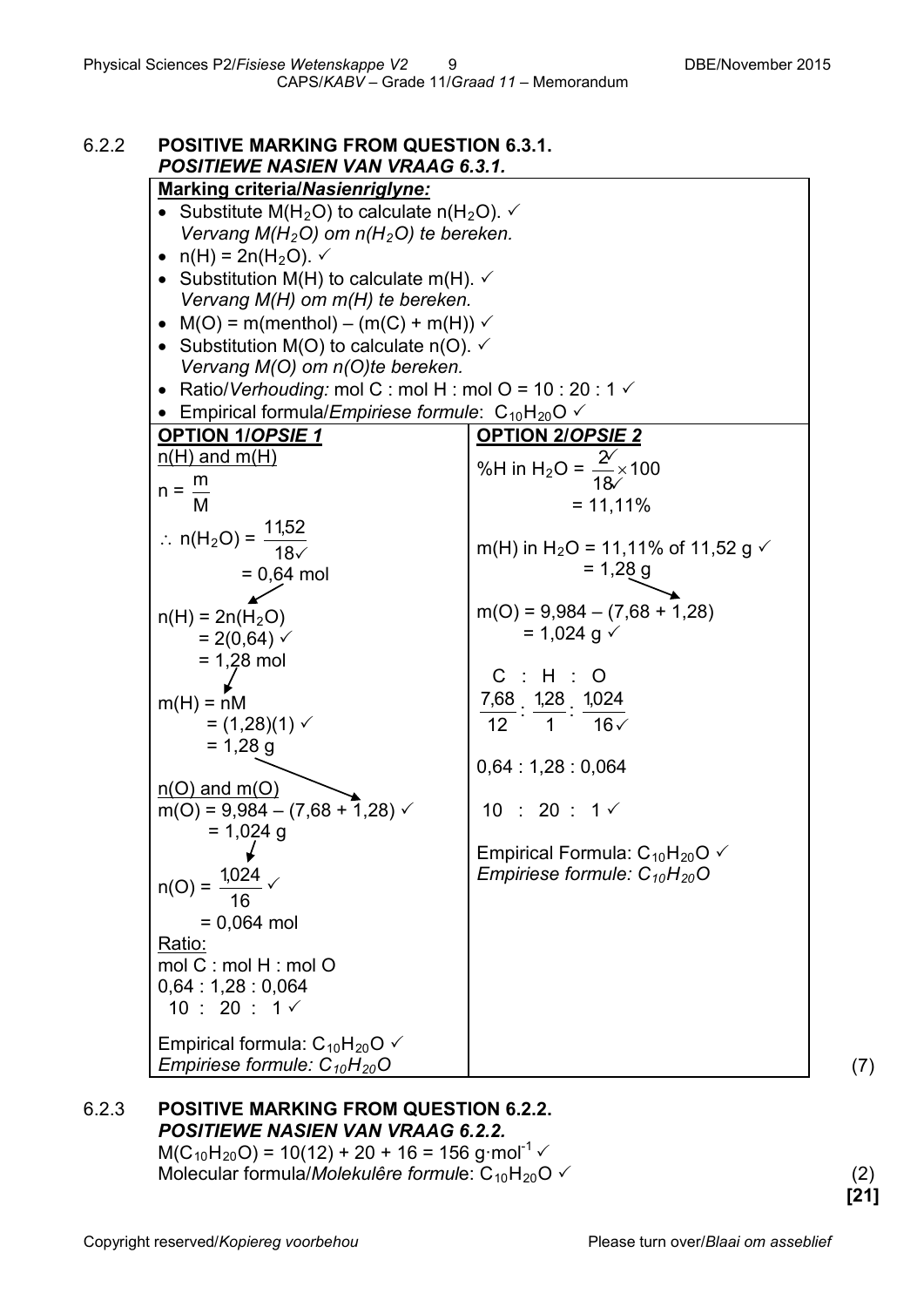(1)

**[8]**

### **QUESTION 7/***VRAAG 7*

| 7.1 | Exothermic/Eksotermies $\checkmark$                                     |     |
|-----|-------------------------------------------------------------------------|-----|
|     | Reactants at higher energy than products./Products at lower energy than |     |
|     | reactants./Energy is released./ $\Delta H < 0$ .                        |     |
|     | Reaktanse by hoër energie as produkte./Produkte by laer energie as      |     |
|     | reakanse./Enegie is vrygestel./ $\Delta H < 0$ .                        | (2) |

- 7.2 7.2.1  $A \checkmark$ (1)
- 7.2.2  $A B \checkmark$
- 7.2.3  $B C \checkmark$ (1)
- 7.3 1 mol Ba(OH)<sub>2</sub> releases/*stel* vry: 116 kJ  $\checkmark$ 0,18 mol Ba(OH)<sub>2</sub> releases/ *stel* vry: 0,18 x 116  $\checkmark$  = 20,88 kJ  $\checkmark$ (Accept answers in range/*Aanvaar antwoorde in gebied*: 20,3 – 20,88 kJ) (3)

### **QUESTION 8/***VRAAG 8*

| 8.1          | An acid is a proton donor. $\checkmark\checkmark$<br>'n Suur is 'n protondonor/protonskenker.                                                                                                                                                                                                                                                                                                                      | (2)           |
|--------------|--------------------------------------------------------------------------------------------------------------------------------------------------------------------------------------------------------------------------------------------------------------------------------------------------------------------------------------------------------------------------------------------------------------------|---------------|
| 8.2<br>8.2.1 | $SO_{4}^{2-}$ (aq) $\checkmark$                                                                                                                                                                                                                                                                                                                                                                                    | (1)           |
| 8.2.3        | $H2SO4(aq)$ $\checkmark$                                                                                                                                                                                                                                                                                                                                                                                           | (1)           |
| 8.2.3        | $HSO4(aq) \checkmark$                                                                                                                                                                                                                                                                                                                                                                                              | (1)           |
| 8.3<br>8.3.1 | Neutralisation / Neutralisasie $\checkmark$                                                                                                                                                                                                                                                                                                                                                                        | (1)           |
| 8.3.2        | Bal. $\checkmark$<br>$H_2SO_4(aq)$ + KOH(aq) $\checkmark$ $\rightarrow$ K <sub>2</sub> SO <sub>4</sub> (aq) + 2H <sub>2</sub> O(l) $\checkmark$<br>Notes/Aantekeninge:<br>Reactants $\checkmark$<br>Products $\checkmark$<br>Balancing: $\checkmark$<br>Reaktanse<br>Produkte<br><b>Balansering</b><br>Ignore double arrows. / Ignoreer dubbelpyle.<br>٠<br>Marking rule 6.3.10. / Nasienreël 6.3.10.<br>$\bullet$ | (3)           |
| 8.3.3        | Blue $\checkmark$ to yellow $\checkmark$<br>Blou na geel                                                                                                                                                                                                                                                                                                                                                           | (2)           |
| 8.3.4        | Potassium sulphate / Kaliumsulfaat √                                                                                                                                                                                                                                                                                                                                                                               | (1)<br>$[12]$ |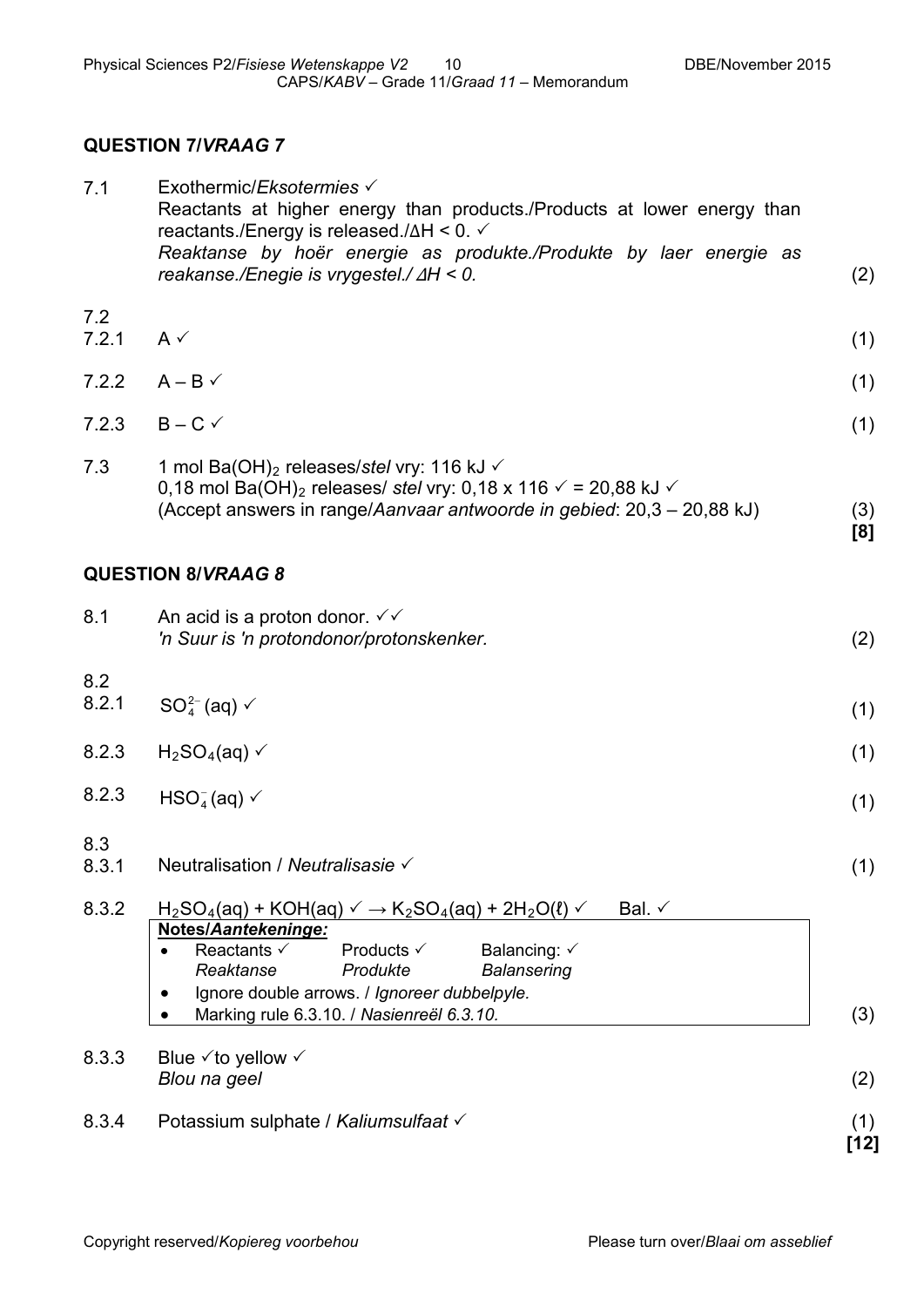### **QUESTION 9/***VRAAG 9*

| 9.1<br>9.1.1 | Oxidation is an increase in oxidation number √<br>Oksidasie is 'n toename in oksidasiegetal.                                                                                                                                                                                                                                                                                  | (2) |
|--------------|-------------------------------------------------------------------------------------------------------------------------------------------------------------------------------------------------------------------------------------------------------------------------------------------------------------------------------------------------------------------------------|-----|
| 9.1.2        | $2Cr + 7O = -2$<br>$2Cr + (-14) = 2$<br>$Cr = +6$ $\checkmark$                                                                                                                                                                                                                                                                                                                | (1) |
| 9.1.3        | $2H + 2O = 0$<br>$2 + 20 = 0$<br>$Q = -1$ $\checkmark$                                                                                                                                                                                                                                                                                                                        | (1) |
| 9.2<br>9.2.1 | A reducing agent loses/donates electrons. $\checkmark\checkmark$<br>'n Reduseermiddel verloor/skenk elektrone.                                                                                                                                                                                                                                                                | (2) |
| 9.2.2        | Fe <sup>2+</sup> (aq) $\checkmark$                                                                                                                                                                                                                                                                                                                                            | (1) |
| 9.2.3        | $Cl2(g)$ $\checkmark$                                                                                                                                                                                                                                                                                                                                                         | (1) |
| 9.2.4        | $Cl2(g) + 2e^- \rightarrow 2Cf \checkmark$<br>Marking guidelines/Nasienriglyne:<br>$2C\ell \rightleftharpoons C\ell_2 + 2e^ \frac{0}{2}$<br>• $Cl_2 + 2e \rightleftharpoons 2Cf$ $\frac{1}{2}$<br>$\frac{0}{2}$<br>• 2C $t \leftarrow C l_2 + 2e^2$ $\frac{2}{2}$<br>$2C\ell \rightarrow C\ell_2 + 2e^{-}$                                                                    | (2) |
| 9.2.5        | $Fe^{2+}(aq) \rightarrow Fe^{3+}(aq) + e^{-}\sqrt{2}$<br>Marking guidelines/Nasienriglyne:<br>• Fe <sup>2+</sup> $\Rightarrow$ Fe <sup>3+</sup> + e <sup>-</sup> $\frac{1}{2}$<br>$Fe^{3+} + e^- \rightleftharpoons Fe^{2+}$<br>$\frac{0}{2}$<br>$Fe^{3+} + e^- \rightarrow Fe^{2+}$ $0/2$<br>• Fe <sup>3+</sup> + e <sup>-</sup> $\leftarrow$ Fe <sup>2+</sup> $\frac{2}{2}$ | (2) |
| 9.2.6        | $2Fe^{2+}(aq) + C\ell_2(g) \rightarrow 2Fe^{3+}(aq) + 2C\ell \ \ \sqrt{g}$<br>Notes/Aantekeninge:<br>Ignore double arrows./Ignoreer dubbelpyle.                                                                                                                                                                                                                               | (2) |